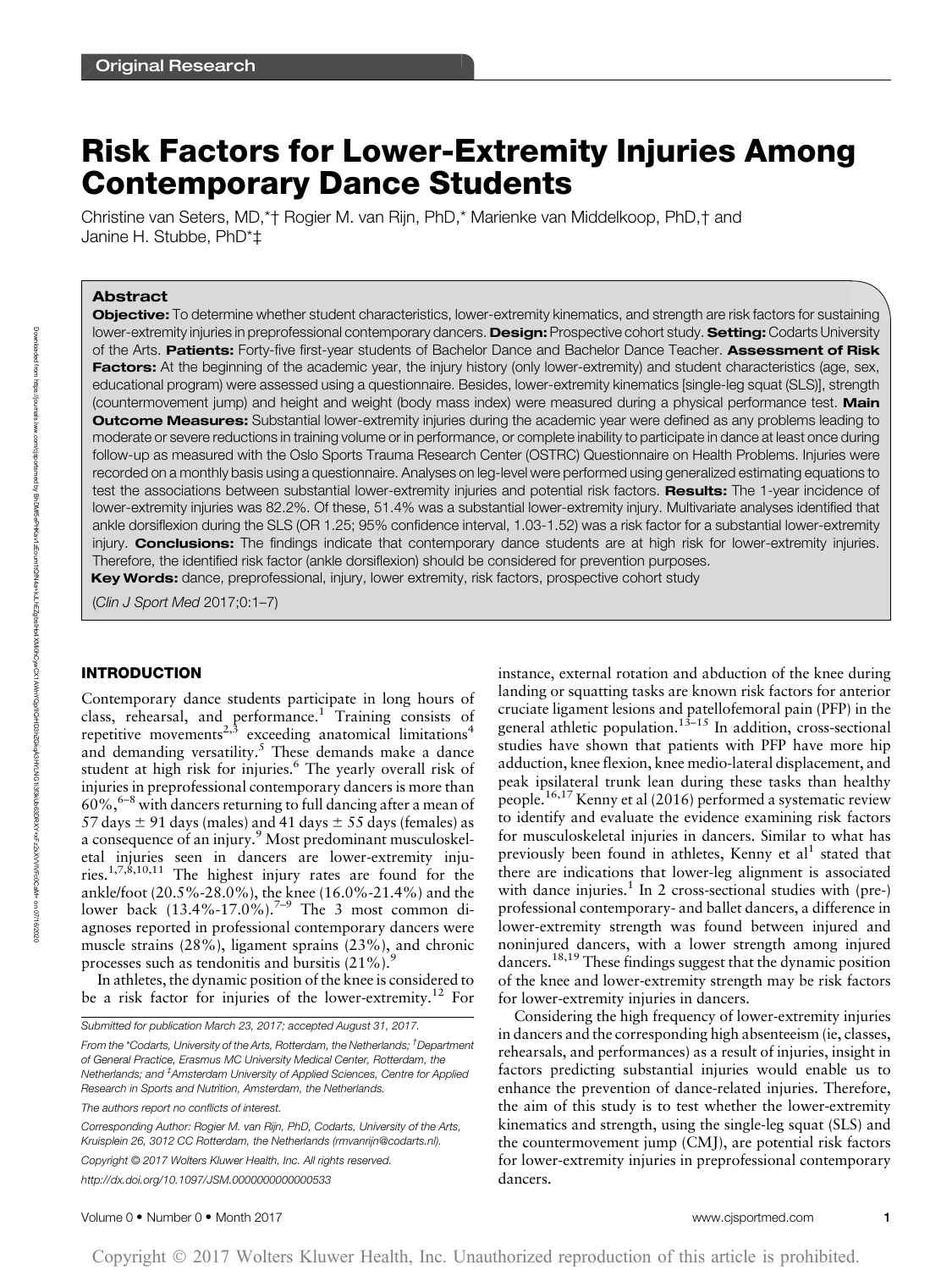## METHODS

#### Study Design

A prospective cohort was set up among first-year students of Codarts University of The Arts, Rotterdam, the Netherlands. The participants were full-time students in a Bachelor degree in Dance and Bachelor degree in Dance Teacher. Inclusion in the study was regardless of a previous lower-extremity injury. Only students who were injured at baseline and not able to perform the physical tests were excluded from the study. Ethical approval was given by the Medical Ethics Review Committee of the Academic Medical Centre Amsterdam, the Netherlands (W15\_200). Written informed consent was obtained from all participating students.

# Procedures and Measurements

Baseline measurements were conducted at the start of the academic year (2015/2016) and consisted of an intake questionnaire, physical examination, and physical performance tests. The intake questionnaire included items on age (years), sex, and injury history. In accordance with the Fuller consensus statement, injury history was defined as any physical complaint (only lower extremity) resulting in a fulltime loss of dance activities (participation in class, rehearsal, performance practice, etc.) for at least 1 week beyond the day of onset in the past year. $20-22$  During the physical examination, height and weight were measured with which body mass index (BMI) was calculated. The physical performance tests consisted of the SLS and the CMJ to measure lower-extremity kinematics and strength. $23-25$  During the following academic year (September 2015 to June 2016), injuries were recorded by means of a monthly questionnaire that included the Oslo Sports Trauma Research Center (OSTRC) Questionnaire on Health Problems.<sup>26</sup> A reminder was sent to all students who did not respond on the questionnaire after 1 week.

## Physical Performance Tests

The SLS was used to evaluate the dynamic position of the knee and shows a good interrater, intrarater and test–retest reliability.<sup>12,24,25</sup> The SLS was performed following the guidelines of Stensrud et al.<sup>27</sup> All students practiced the test 3 times with each leg with the researcher controlling the 90 degrees knee flexion with a goniometer. Markers were placed on the preacromion, manubrium sterni, Spina Iliaca Anterior Superior (SIAS), trochanter major, lateral and medial epicondyle of the knees, and lateral and medial malleoli of ankles. As starting position, students stood straight up and placed their arms across the chest. Movement was recorded on video in the frontal and sagittal plane using IPads. Students were instructed to squat until a knee flexion of 90 degrees was reached. The trial was not valid if the nonweight bearing leg touched the ground or if the student fell.<sup>27</sup> The SLS was performed 3 times on each leg, and all students started on their left leg.

The frontal and sagittal videos of SLS were analyzed using Kinovea (Kinovea, version 0.08.15) by measuring the following angles on the first frame of peak knee flexion: hip flexion (HF), knee flexion (KF), ankle dorsiflexion (DAF), knee valgus (KV), lateral trunk motion (LTM), and pelvic tilt (PT). HF was defined as the angle between the line formed by pre-acromion and trochanter major and the line between the

lateral knee epicondyle and trochanter major. KF was defined as the angle between the line formed by trochanter major and lateral epicondyle and the line between lateral knee epicondyle and lateral malleolus. DAF was the angle between the line formed by lateral epicondyle and calcaneus through lateral malleolus and the line between the fifth toe and calcaneus, with a larger dorsiflexion indicating limited ankle dorsiflexion. PT was the angle between the line formed by ipsilateral and contralateral SIAS and the horizontal line starting in the ipsilateral SIAS. The KV and LTM were measured accordingly to Dingenen et al.<sup>28</sup> The average angle of 3 trials was calculated for both legs separately.

The CMJ test was used as a measure for strength of the lower extremity, and shows a good interrater, intrarater and test–retest reliability.23,29 Students were instructed to stand on the electronic timing plate (Fusion Sport, Chigaco, Illinois) with their hands on the hips. The plate detects flight time and converts this in jump height (cm). Students were instructed to squat as deep as preferred and consequently jump as high as possible without flexion of the knees during the jump or removing the hands from the hips. The trial was rejected if an arm swing or knee bending occurred or if the student fell or lost balance while performing the CMJ. Students were instructed to land on the plate at exactly the same place as the starting point. The CMJ test was performed 3 times for jumping with both legs, and 3 times on the left and right leg separately.<sup>30</sup> Consequently, the average jump height of these  $\bar{3}$ trails from the different jumping tasks was computed.

Before the physical performance tests the students performed a standardized warming-up consisting of bipodal squats (2  $\times$  8 repetitions), bipodal jumps (2  $\times$  5 repetitions), and stretching of the calf muscle with straight and bended knees.<sup>27</sup>

# Injury Registration

The monthly questionnaire consisted of 4 key questions on the consequences of health problems on participation, training volume, and performance as well as the degree to which the student perceived symptoms (OSTRC Questionnaire on Health Problems). Each question of the OSTRC was scored with a 4- or 5-point scale, ranging from 0 (respectively: no problem, no reduction, no effect and no symptoms) to 25 (cannot participate at all or severe symptoms). The severity of a health problem was calculated on a scale of 0 (no health problem)—100 (cannot participate at all because of severe health problems) by summing the score of the 4 questions, according to the method proposed by Clarsen et al. $31,32$  If the severity score was 0, the questionnaire was finished for that month. However, if a symptom was reported, the students were asked whether they referred to a physical injury, mental problem, or an illness. For physical injuries, the student was automatically directed to an injury registration form based on an international consensus statement on injury surveillance methodology for football to collect further details (eg, location, history, and acute or overuse onset). $20,33-35$ 

Lower-extremity injuries are defined as injuries at the lower back, pelvis, leg, knee, and foot. Students were defined to be substantial injured at their lower extremity if they reported problems leading to moderate or severe reductions (value  $\geq$ 13 on question 2 or 3 of the OSTRC) in training volume, or moderate or severe reductions in performance or complete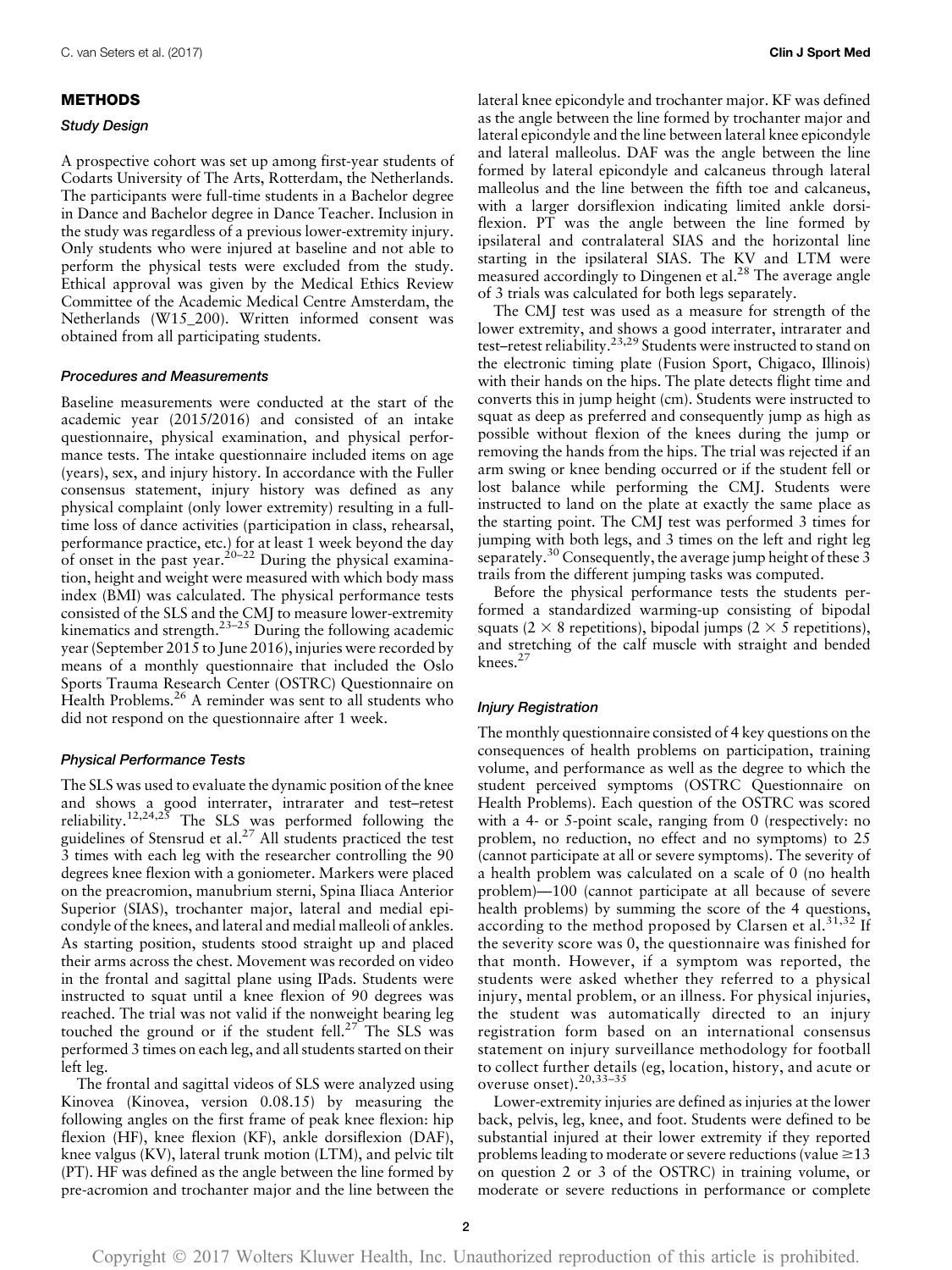inability to participate in dance at least once during followup.<sup>26</sup>

## Statistical Methods

Statistical analyses were conducted using SPSS (SPSS, V21.0) and statistical significance level was set at an alpha level .0.05. Descriptive statistics were used to describe baseline characteristics of all participants using mean values and standard deviation (SD) or number and percentages (%). The 1-year incidence of all lower-extremity injuries and substantial lower-extremity injuries was calculated by dividing the number of students who reported at least 1 lower-extremity injury during the academic year by the number of respondents.

To examine potential risk factors for lower-extremity injuries, univariate and multivariate regression models were applied on leg-level using generalized estimating equations (GEE), taking into account the association between 2 legs within 1 person. Potential risk factors included age (years), sex (male), BMI (kg/m<sup>2</sup>), educational program (Bachelor Dance Teacher vs Bachelor Dance), injury history in the previous year (only lower-extremity injuries), all measured angles from the SLS (degree), and jump height from the CMJ (cm) for jumping with both legs and a single leg. First, univariate associations between the potential risk factors and the dichotomized outcome: substantially injured at the lower extremity during follow-up (yes/no) were assessed. Second, multivariate regression modeling using GEE was performed including all potential risk factors and the outcome of interest. The results of the regression analyses were expressed in odds ratios (ORs) with corresponding 95% confidence interval [95% confidence interval (CI)].

# RESULTS

### **Participants**

All approached students ( $n = 45$ ) agreed to participate and were consequently included in this study. Four of these did not perform the CMJ, and one student was not able to execute the SLS on the right leg. The cohort comprised 28 females  $(62.2\%)$ , the mean age was 18.6 years (SD 1.1), mean BMI was 20.7 kg/m<sup>2</sup> (SD 1.6) and 17 students had a lowerextremity injury history (37.8%). Twenty eight (62%) were students enrolled in the Bachelor degree Dance and 17 (38%) in the Bachelor Dance Teacher (Table 1). The monthly response rate of the follow-up questionnaires ranged from 88.9% up to 100%.

#### Injuries

During the academic year, a total of 37 (82.2%) students reported a lower-extremity injury of which 19 (51.4%) were categorized as substantial. The monthly incidence of all lowerextremity injuries ranged from 14.5% to 28.0% and from 4.4% to 12.2% for substantial lower-extremity injuries (Figure 1).

### Risk Factors for Lower-Extremity Injuries

The univariate analyses showed a significant association between a limited dorsiflexion of the ankle (OR 1.11; 95% CI 1.02-1.20) and substantial lower-extremity injuries during

| <b>TABLE 1. Participants Characteristics</b>                                                                   |                               |  |  |  |
|----------------------------------------------------------------------------------------------------------------|-------------------------------|--|--|--|
|                                                                                                                | Total Population ( $N = 45$ ) |  |  |  |
| Sex (female)                                                                                                   | 28 (62.2%)                    |  |  |  |
| Age (yr)                                                                                                       | 18.6(1.1)                     |  |  |  |
| BMI (kg/m <sup>2</sup> )                                                                                       | 20.7(1.6)                     |  |  |  |
| Educational program                                                                                            |                               |  |  |  |
| <b>Bachelor Dance</b>                                                                                          | 28 (62.2%)                    |  |  |  |
| <b>Bachelor Dance Teacher</b>                                                                                  | 17 (37.8%)                    |  |  |  |
| Injury history (yes)                                                                                           | 17 (37.8%)                    |  |  |  |
| Single leg squat                                                                                               |                               |  |  |  |
| Knee flexion (degrees)                                                                                         |                               |  |  |  |
| Right leg                                                                                                      | 124.7 (9.9)                   |  |  |  |
| Left leg                                                                                                       | 119.1(8.4)                    |  |  |  |
| Pelvic tilt (degrees)                                                                                          |                               |  |  |  |
| Right leg                                                                                                      | 2.0(3.9)                      |  |  |  |
| Left leg                                                                                                       | 0.5(3.7)                      |  |  |  |
| Lateral trunk motion (degrees)                                                                                 |                               |  |  |  |
| Right leg                                                                                                      | 14.7 (2.3)                    |  |  |  |
| Left leg                                                                                                       | 12.6(2.2)                     |  |  |  |
| Knee valgus (degrees)                                                                                          |                               |  |  |  |
| Right leg                                                                                                      | 176.8 (6.3)                   |  |  |  |
| Left leg                                                                                                       | 178.3 (6.1)                   |  |  |  |
| Dorsiflexion ankle (degrees)                                                                                   |                               |  |  |  |
| Right leg                                                                                                      | 59.1 (4.6)                    |  |  |  |
| Left leg                                                                                                       | 61.2(5.2)                     |  |  |  |
| Hip flexion (degrees)                                                                                          |                               |  |  |  |
| Right leg                                                                                                      | 151.3 (10.7)                  |  |  |  |
| Left leg                                                                                                       | 150.2 (10.6)                  |  |  |  |
| Countermovement jump                                                                                           |                               |  |  |  |
| $DL$ (cm) <sup>*</sup>                                                                                         | 31.4(6.8)                     |  |  |  |
| Right, SL (cm)*                                                                                                | 14.5(3.8)                     |  |  |  |
| Left, SL (cm)*                                                                                                 | 13.9 (3.8)                    |  |  |  |
| Data are presented as mean (SD) or n (%).<br>* Missing data from 3 persons.<br>DL, double leg; SL, single leg. |                               |  |  |  |

follow-up (Table 2). None of the other tested variables were univariately associated with the outcome of interest. The multivariate analysis also showed a significant association between limited dorsiflexion of the ankle (OR 1.25; 95% CI, 1.03-1.52) and the occurrence of substantial injuries. None of the other potential risk factors were associated with the outcome in the multivariate analysis.

#### **DISCUSSION**

This is the first prospective cohort study investigating risk factors for lower-extremity injuries among contemporary dance students. We found a 1-year incidence of lowerextremity injuries of 82.2%. Of these, 51.4% were substantial injuries meaning that the students were not able to participate at all or had a moderate or severe reduction in training volume or performance because of a lower-extremity injury. Results of the multivariate analysis showed that students with a limited ankle dorsiflexion (OR 1.25; 95% CI, 1.03-1.52) had a higher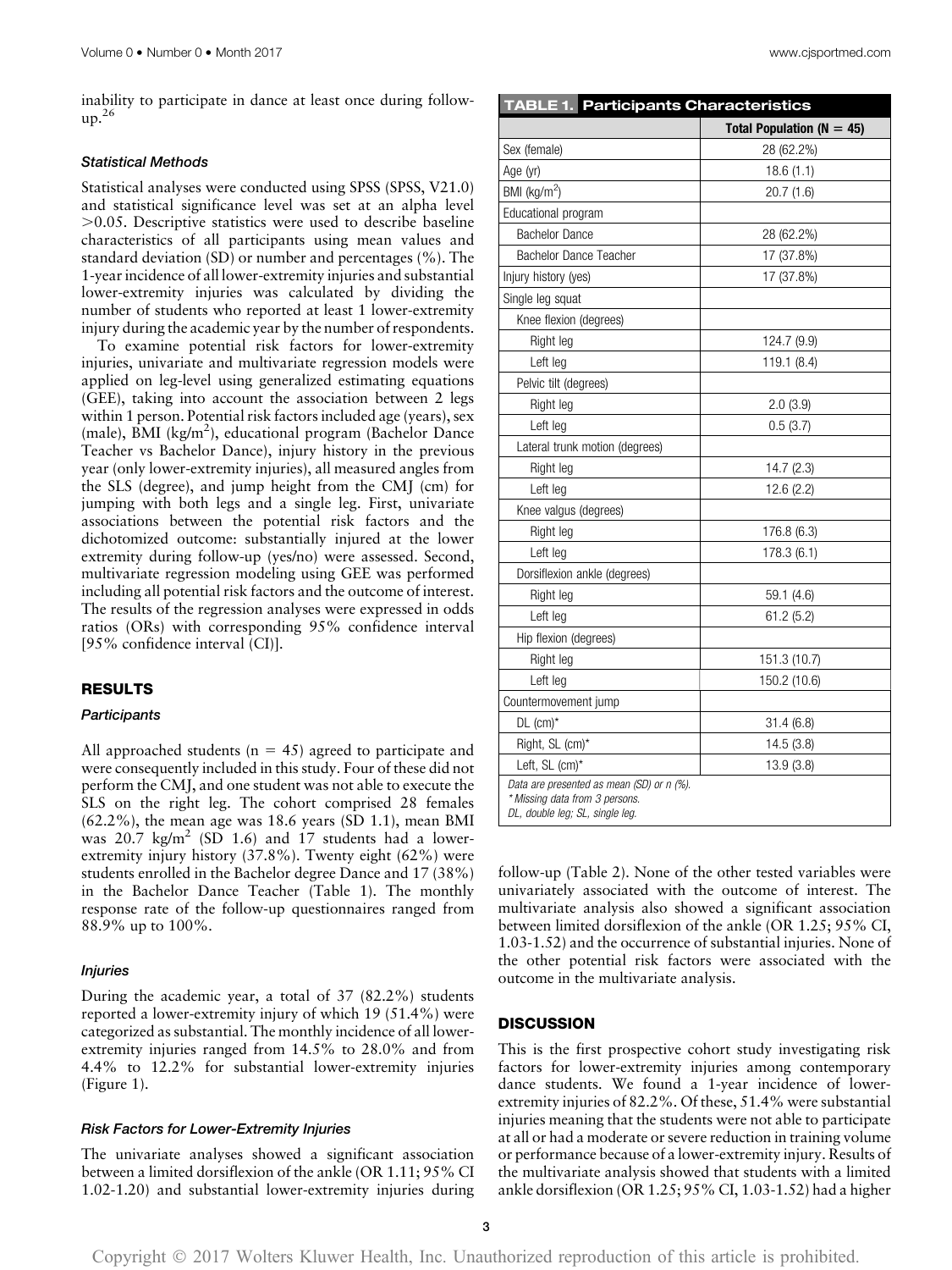





risk of sustaining a substantial lower-extremity injury during the academic year.

The monthly incidence of all lower-extremity injuries ranged from 14.5% to 28.0% and from 4.4% to 12.2% for substantial lower-extremity injuries. In contrast to our findings, a retrospective cohort study of contemporary dance students found a 1-year incidence of lower-extremity injuries of 64%.<sup>8</sup> Besides, injury incidence in professional contemporary dancers ranged from 24% to 74% in the literature.<sup>7,5,36</sup> Differences in reported injury incidence may be due to differences in injury registration and associated injury definitions. Therefore, there is a need for oneuniversal injury case definition in dance medicine.<sup>6,37</sup> Liederbach et al<sup>38</sup> made the first attempt for standardized testing and reporting methodology in dance medicine and science research. Their recommendation is to define an injury as an anatomic tissuelevel impairment diagnosed by a health care practitioner that results in full-time loss of activity for one or more days beyond the day of onset. However, this time-loss definition would be inadequate if the focus is on early detection. Therefore, the OSTC Overuse Injury Questionnaire as used in the current study seems to be a good instrument for this population, in addition to the recommendation of Liederbach et al (2012), as it registries all health problems (injuries, illness, and mental health problems) with standardized questions resulting in a summary severity score providing a measure of the impact of

| TABLE 2. Univariate and Multivariate Models of Potential Risk Factors for Lower-Extremity Injuries                     |                                              |                                           |                                            |                                              |  |
|------------------------------------------------------------------------------------------------------------------------|----------------------------------------------|-------------------------------------------|--------------------------------------------|----------------------------------------------|--|
|                                                                                                                        | <b>Noninjured</b><br>$(n = 59 \text{ Legs})$ | <b>Injured</b><br>$(n = 31 \text{ Legs})$ | <b>Univariate Analyses,</b><br>OR (95% CI) | <b>Multivariate Analysis,</b><br>OR (95% CI) |  |
| Participant characteristics                                                                                            |                                              |                                           |                                            |                                              |  |
| Age (yr)                                                                                                               | 18.5 (0.97)                                  | 18.7 (1.30)                               | 1.18 (0.67-2.09)                           | $0.78(0.44 - 1.41)$                          |  |
| Sex (male)                                                                                                             | 18 (30.5%)                                   | 16 (51.6%)                                | 2.43 (0.76-7.73)                           | $0.56(0.03 - 10.88)$                         |  |
| Educational program (BA dance teacher)                                                                                 | 17 (28.8%)                                   | 17 (54.8%)                                | 3.00 (0.94-9.53)                           | 4.96 (0.82-29.98)                            |  |
| Injury history                                                                                                         | 19 (32.2%)                                   | 15 (48.4%)                                | 1.97 (0.63-6.19)                           | 1.98 (0.36-11.02)                            |  |
| BMI ( $kg/m2$ )                                                                                                        | 20.4(1.65)                                   | 21.2(1.38)                                | 1.41 (0.95-2.09)                           | $1.02(0.68-1.53)$                            |  |
| Physical tests                                                                                                         |                                              |                                           |                                            |                                              |  |
| Single-leg squat                                                                                                       |                                              |                                           |                                            |                                              |  |
| Knee flexion (degrees)                                                                                                 | 120.7 (9.9)                                  | 124.3(8.6)                                | $1.05(0.99 - 1.10)$                        | $1.02(0.91 - 1.14)$                          |  |
| Pelvic tilt (degrees)                                                                                                  | 1.1(3.7)                                     | 1.6(4.3)                                  | $1.03(0.93 - 1.15)$                        | $0.99(0.86 - 1.15)$                          |  |
| Lateral trunk motion (degrees)                                                                                         | 13.6(2.5)                                    | 13.6(2.5)                                 | 1.02 (0.94-1.09)                           | 1.07 (0.93-1.23)                             |  |
| Knee valgus (degrees)                                                                                                  | 178.0 (6.2)                                  | 176.7(6.3)                                | $0.98(0.93 - 1.03)$                        | $0.97(0.88 - 1.06)$                          |  |
| Dorsiflexion ankle (degrees)                                                                                           | 59.1 (4.6)                                   | 62.3(5.2)                                 | 1.11 (1.02-1.20)                           | 1.25 (1.03-1.52)                             |  |
| Hip flexion (degrees)                                                                                                  | 151.7 (10.1)                                 | 148.9 (11.5)                              | $0.99(0.94 - 1.04)$                        | $0.99(0.91 - 1.06)$                          |  |
| Countermovement jump                                                                                                   |                                              |                                           |                                            |                                              |  |
| Double leg (cm)                                                                                                        | $30.9(6.4)$ <sup>+</sup>                     | $32.5 (7.4)^*$                            | $1.03(0.95 - 1.13)$                        | 1.29 (0.99-1.68)                             |  |
| Single leg (cm)                                                                                                        | $14.5(3.9)$ <sup>+</sup>                     | $13.7 (3.5)^*$                            | $0.94(0.78-1.12)$                          | $0.72(0.44 - 1.16)$                          |  |
| In bold significant associations.<br>* Missing data from 2 persons (4 legs).<br>† Missing data from 1 person (2 legs). |                                              |                                           |                                            |                                              |  |

Copyright 2017 Wolters Kluwer Health, Inc. Unauthorized reproduction of this article is prohibited.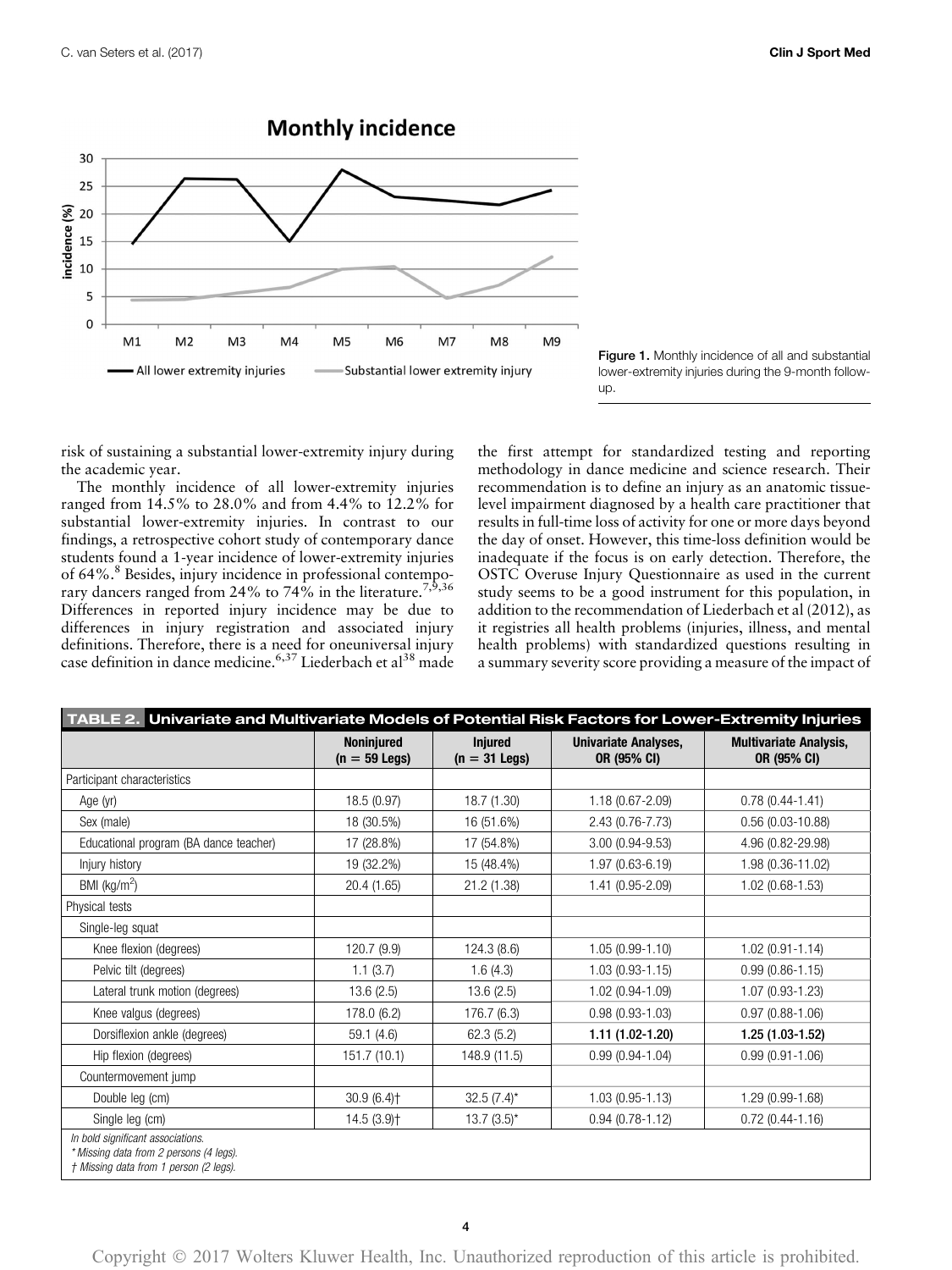health problems. Using this questionnaire, we found injury rates higher than previously described in the literature.

To our knowledge, up to now no prospective studies have been performed to determine whether lower-extremity kinematics (SLS) and strength (CMJ) can predict lower-extremity injuries in contemporary dance students. The current study showed that limited ankle dorsiflexion was associated with a higher risk on lower-extremity injuries during the 9-month follow-up. None of the other potential risk factors measured with the SLS were associated with lower-extremity injuries. In other sport disciplines, prospective studies were performed to determine risk factors for injuries using functional tests. Bayne et al<sup>39</sup> conducted a prospective injury study in cricket fast bowlers and found that an increased knee valgus angle during the single-leg decline squat was associated with a higher low back injury risk during the season. In elite Olympic class, sailors left-sided single-leg decline squat performance was associated with overall injury status, with better performing athletes recording fewer injuries.<sup>40</sup> Furthermore some crosssectional studies have found significant associations between injury rates and SLS performances.<sup>17,41</sup> However, because of the cross-sectional design of these studies, conclusions on causation cannot be drawn.

A limited dorsiflexion of the ankle in dance students might be due to a previous injury. From the literature, it is known that dancers with a history of lower-extremity injuries, including lateral ankle sprains, had significantly lower dorsiflexion measurements on the corresponding lower limbs (Wiesler et al).<sup>42</sup> This might be due to an insufficient healing of the injury or changed structural and biomechanical characteristics of the ankle joint. This is supported by a MR imaging study in people with a 6 to 12 months earlier lateral ankle sprain in which was concluded that the prevalence of structural abnormalities (eg, bone marrow edema, lateral ligament lesions, fractures) was very high (van Putte-Katier et al).43 However, more research to the origin of limited dorsiflexion of the ankle in a population of dancers is needed.

The contribution of limited ankle dorsiflexion to accumulation of lower-extremity injuries remains unclear from the current study. From different studies it is known, for example, that in individuals with a history of ankle sprains and/or functional ankle instability a limited ankle dorsiflexion is associated with impaired balance.<sup>44,45</sup> This indicates that changes in ankle motion may negatively influence dynamic postural control and may contribute to the occurrence of lower-extremity injuries. To unravel the influence of limited ankle dorsiflexion on sustaining lower-extremity injuries it is necessary to assess the association of ankle dorsiflexion with injuries of specific lower-extremity regions (eg, ankle, knee, or hip) or with specific lower-extremity injuries (eg, ankle sprain, PFP syndrome). More large-scale prospective studies are needed to gain insight into the association between limited ankle dorsiflexion and specific lower-extremity regions/ injuries.

The outcomes of the CMJ in this study were not associated with a higher risk on lower-extremity injuries. In contrast to our findings, Henry et al<sup>46</sup> found that poorer lower limb power output measured with the vertical jump was associated with an increased risk of noncontact ankle injuries among amateur soccer players. Likewise, a retrospective study among police recruits found a significant correlation between vertical jump height and reported injuries.<sup>47</sup> The difference in outcomes between our study and these latter studies could

be due a different study population (dance students vs police recruits and soccer players) or a different outcome of interest (lower-extremity injuries vs ankle injuries and upper- and lower-extremity injuries).

It is notable that students enrolled in the Bachelor Dance Teacher showed generally higher ORs, although not significant, for sustaining a lower-extremity injury during the academic year compared with students enrolled in the Bachelor Dance. The fact that dance teacher students are possibly more susceptible for lower-extremity injuries may be due to differences in the structure of the educational program and/or their physical fitness. Because of the differences in the educational program, dance teacher students might be exposed to higher physical strain and have less time to recover from their training, rehearsals, and performances. Combined with a lower physical fitness makes a dance teacher student at higher risk for injuries. However, in the present study, the balance between exposure and recovery and physical fitness has not been measured. To understand why these students might be at higher risk for sustaining a lower-extremity injury more research is needed to get insight in the relation between exposure, recovery, and physical fitness.

#### Strengths and Limits

The major strength of the current study is the prospective study design with a monthly follow-up, resulting in low interference of recall bias. In addition, the response rate to the monthly questionnaires was high (89% to 100%). Although it is recommended to register injuries on a weekly basis with the OSTC Overuse Injury Questionnaire, the frequency of injury registration once a month does not influence the average incidence and severity scores.<sup>26</sup>

However, there are some limitations. First, because of the small sample size ( $N = 45$ , 90 legs), it was not possible to adhere to the "rule of 10" (14 potential risk factors, 31 events), resulting in overfitting of the final model.<sup>48</sup> This causes us to be cautious to draw firm conclusions. Second, all injuries were self-reported, which lead to a lack of detailed diagnostic information on each case. This limits us to distinguish between diagnoses of different lower-extremity injuries. Third, the knee flexion of the dance students while performing the SLS was on average 120.5 to 125.2 degree for the noninjured and injured leg, respectively. From the literature, it is known that a knee flexion of 75 to 90 degree is needed to differentiate between sexes.<sup>12,49,50</sup> Therefore, it can be expected that the relatively small knee flexion was not sufficient to show relevant discrepancies in all measured angles to predict lower-extremity injuries. This might have influenced our study outcomes. Fourth, physical performance tests in dance are often adapted from precedents in sport and exercise. There are some studies describing the relevance of the SLS and CMJ in a population of dancers. However, more research is needed.<sup>18,51</sup> Finally, Stensrud et al<sup>27</sup> found that 50% of the participants with poor knee control were not detected when only 1 test, such as the SLS, would be used. Poor knee control was defined as having lateral tilt of the pelvis and/or moving the knee in valgus position and/or clear medial/lateral side-to-side movements of the knee.<sup>27</sup> Because we may not have identified all students with poor knee control, it may have limited us in recording an association between the SLS and lower-extremity injuries in this population. Combining information from several tests may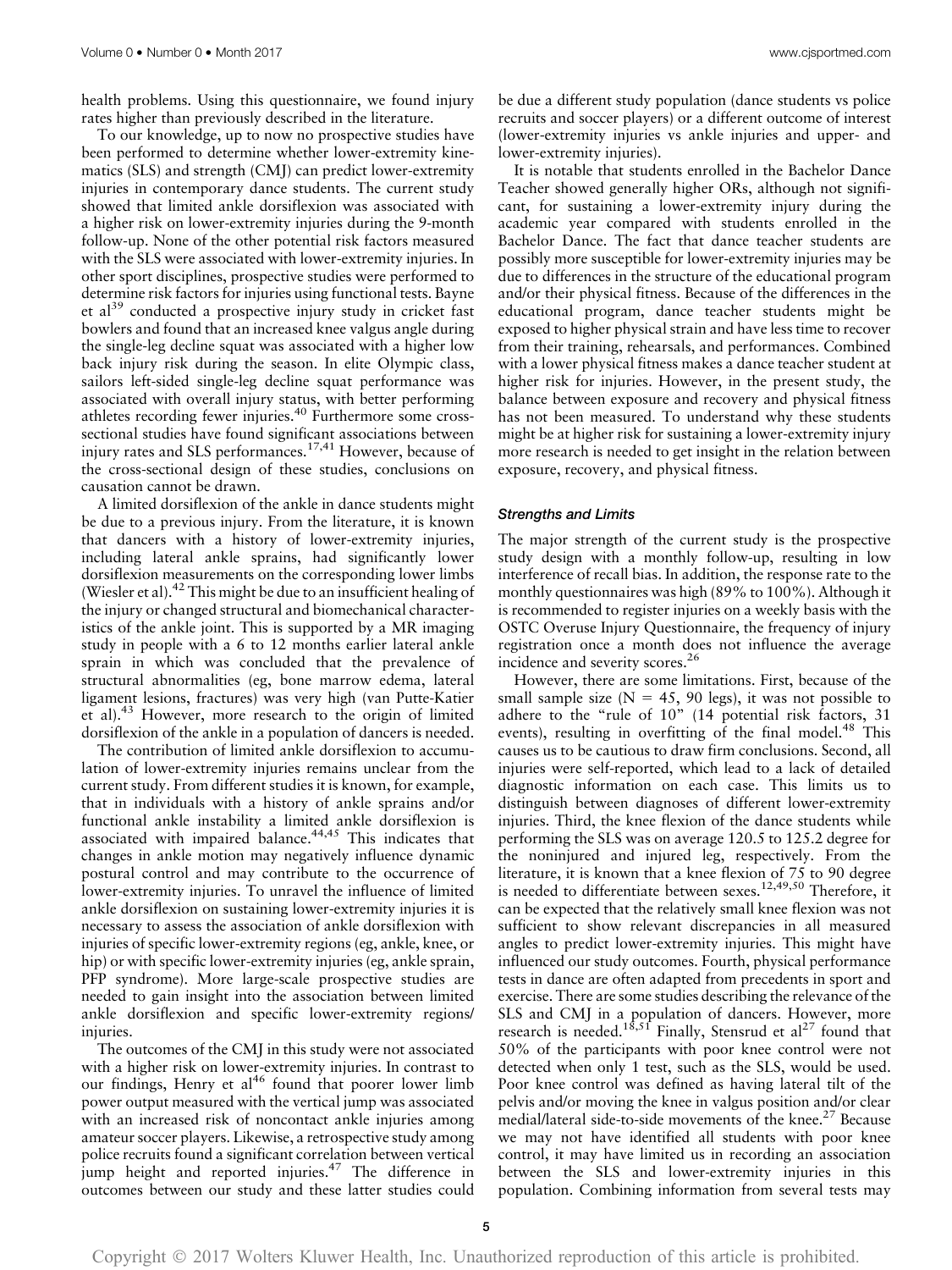improve sensitivity identifying participants with poor knee control. However, in a recent critical review of Bahr<sup>32</sup> it becomes clear that there is no screening test with adequate test properties to predict sports injuries and that evidence in support for screening injury risk is lacking. Therefore, screening tests to predict and prevent dance-related injuries should be developed according to the 3 steps proposed by Bahr.<sup>52</sup>

#### Implications for Future Research

Although this is the first prospective cohort study investigating risk factors for lower-extremity injuries among contemporary dance students, more prospective research with larger sample sizes is needed. These studies will allow us to draw stronger conclusions about risk factors for lower-extremity injuries and compare different dance populations. Besides, it will enables us to identify risk factors for specific injuries. Insight in factors predicting substantial injuries enables us to enhance the prevention of dance-related injuries in the future by developing preventive strategies.

# CONCLUSIONS

This study aimed to identify risk factors, that is lowerextremity kinematics and strength for lower-extremity injuries in contemporary dance students during the academic year. The results show that students with a limited ankle dorsiflexion during the SLS are at higher risk for lowerextremity injuries during the academic year. This finding provides us essential information to enhance the prevention of dance-related injuries. However, the results of this study are based on a small population; the conclusions should be interpreted with some caution. Therefore, further research is needed to gain more insight in risk factors for this high-risk population to develop preventive strategies.

### ACKNOWLEDGMENTS

The authors would like to thank Angelo Richardson, Diana van Winden, Stephanie Keizer-Hulsebosch, and Suze Steemers for their help in administering the monthly questionnaires and their help during the physical performance tests.

#### References

- 1. Kenny SJ, Whittaker JL, Emery CA. Risk factors for musculoskeletal injury in preprofessional dancers: a systematic review. Br J Sports Med. 2016;50:997–1003.
- 2. Gamboa JM, Roberts La, Maring J, et al. Injury patterns in elite preprofessional ballet dancers and the utility of screening programs to identify risk characteristics. J Orthop Sports Phys Ther. 2008;38: 126–136.
- 3. Ekegren CL, Quested R, Brodrick A. Injuries in pre-professional ballet dancers: incidence, characteristics and consequences. J Sci Med Sport. 2014;17:271–275.
- 4. Luke AC, Kinney SA, D'Hemecourt PA, et al. Determinants of injuries in young dancers. Med Probl Perform Art. 2002;17:105–112.
- 5. Weigert BJ, Erickson M. Incidence of injuries in female university-level modern dancers and the effectiveness of a screening program in altering injury patterns. Med Probl Perform Art. 2007;22:52–57.
- 6. Hincapie CA, Morton EJ, Cassidy JD. Musculoskeletal injuries and pain ´ in dancers: a systematic review. Arch Phys Med Rehabil. 2008;89: 1819–1829.
- 7. Campoy FAS, Coelho LRDO, Bastos FN, et al. Investigation of risk factors and characteristics of dance injuries. Clin J Sport Med. 2011; 21:493–498.
- 8. Baker J, Scott D, Watkins K, et al. Self-reported and reported injury patterns in contemporary dance students. Med Probl Perform Art. 2010; 25:10–15.
- 9. Shah S, Weiss DS, Burchette RJ. Injuries in professional modern dancers: incidence, risk factors, and management. J Dance Med Sci. 2012;16: 17–25.
- 10. Echegoyen S, Acuña E, Rodríguez C. Injuries in students of three different dance techniques. Med Probl Perform Art. 2010;25:72–74.
- 11. Anand Prakash A. Medical attention seeking dance injuries: systematic review of case reports. Phys Sport. 2017;45:64–74.
- 12. Zeller BL, McCrory JL, Kibler WB, et al. Differences in kinematics and electromyographic activity between men and women during the singlelegged squat. Am J Sport Med. 2003;31:449–456.
- 13. Myer GD, Ford KR, Barber Foss KD, et al. The incidence and potential pathomechanics of patellofemoral pain in female athletes. Clin Biomech. 2010;25:700–707.
- 14. Myer G, Ford K, Di Stasi S, et al. High knee abduction moments are common risk factors for patellofemoral pain (PFP) and anterior cruciate ligament (ACL) injury in girls: is PFP itself a predictor for subsequent ACL injury? Br J Sports Med. 2015;49:118–122.
- 15. Hewett TE, Myer GD, Ford KR, et al. Biomechanical measures of neuromuscular control and valgus loading of the knee predict anterior cruciate ligament injury risk in female athletes: a prospective study. Am J Sports Med. 2005;33:492–501.
- 16. Herrington L. Knee valgus angle during single leg squat and landing in patellofemoral pain patients and controls. Knee. 2014;21:514–517.
- 17. Nakagawa TH, Maciel CD, Serrão FV. Trunk biomechanics and its association with hip and knee kinematics in patients with and without patellofemoral pain. Man Ther. 2015;20:189–193.
- 18. Angioi M, Metsios GS, Koutedakis Y, et al. Physical fitness and severity of injuries in contemporary dance. Med Probl Perform Art. 2009;24:26–29.
- 19. Koutedakis Y, Khaloula M, Pacy PJ, et al. Thigh peak torques and lowerbody injuries in dancers. J Danc Med Sci. 1997;1:12–15.
- 20. Fuller CW, Ekstrand J, Junge A, et al. Consensus statement on injury definitions and data collection procedures in studies of football (soccer) injuries. Scand J Med Sci Sport. 2006;16:83–92.
- 21. van Beijsterveldt AM, Stubbe JH, Schmikli SL, et al. Differences in injury risk and characteristics between Dutch amateur and professional soccer players. J Sci Med Sport. 2015;18:145–149.
- 22. Bliekendaal S, Goossens L, Stubbe JH. Incidence and risk factors of injuries and their impact on academic success: a prospective study in PETE students. Scand J Med Sci Sports. 2017. doi: 10.1111/sms.12838. [epub ahead of print].
- 23. Markovic G, Dizdar D, Jukic I, et al. Reliability and factorial validity of squat and countermovement jump tests. *J Strength Cond Res*. 2004;18: 551–555.
- 24. Weeks BK, Carty CP, Horan SA. Kinematic predictors of single-leg squat performance: a comparison of experienced physiotherapists and student physiotherapists. BMC Musculoskelet Disord. 2012;13:207.
- 25. Whatman C, Hume P, Hing W. Kinematics during lower extremity functional screening tests in young athletes—are they reliable and valid? Phys Ther Sport. 2013;14:87–93.
- 26. Clarsen B, Myklebust G, Bahr R. Development and validation of a new method for the registration of overuse injuries in sports injury epidemiology: the Oslo Sports Trauma Research Centre (OSTRC) overuse injury questionnaire. Br J Sports Med. 2013;47:495–502.
- 27. Stensrud S, Myklebust G, Kristianslund E, et al. Correlation between twodimensional video analysis and subjective assessment in evaluating knee control among elite female team handball players. Br J Sports Med. 2011; 45:589–595.
- 28. Dingenen B, Malfait B, Vanrenterghem J, et al. The reliability and validity of the measurement of lateral trunk motion in two-dimensional video analysis during unipodal functional screening tests in elite female athletes. Phys Ther Sport. 2014;15:117–123.
- 29. Cormack SJ, Newton RU, McGulgan MR, et al. Reliability of measures obtained during single and repeated countermovement jumps. Int J Sports Physiol Perform. 2008;3:131–144.
- 30. Vescovi JD, VanHeest JL. Effects of an anterior cruciate ligament injury prevention program on performance in adolescent female soccer players. Scand J Med Sci Sport. 2010;20:394–402.
- 31. Clarsen B, Rønsen O, Myklebust G, et al. The Oslo Sports Trauma Research Center questionnaire on health problems: a new approach to prospective monitoring of illness and injury in elite athletes. Br J Sports Med. 2014;48:754–760.
- 32. Pluim BM, Loeffen FGJ, Clarsen B, et al. A one-season prospective study of injuries and illness in elite junior tennis. Scand J Med Sci Sport. 2016;26: 564–571.